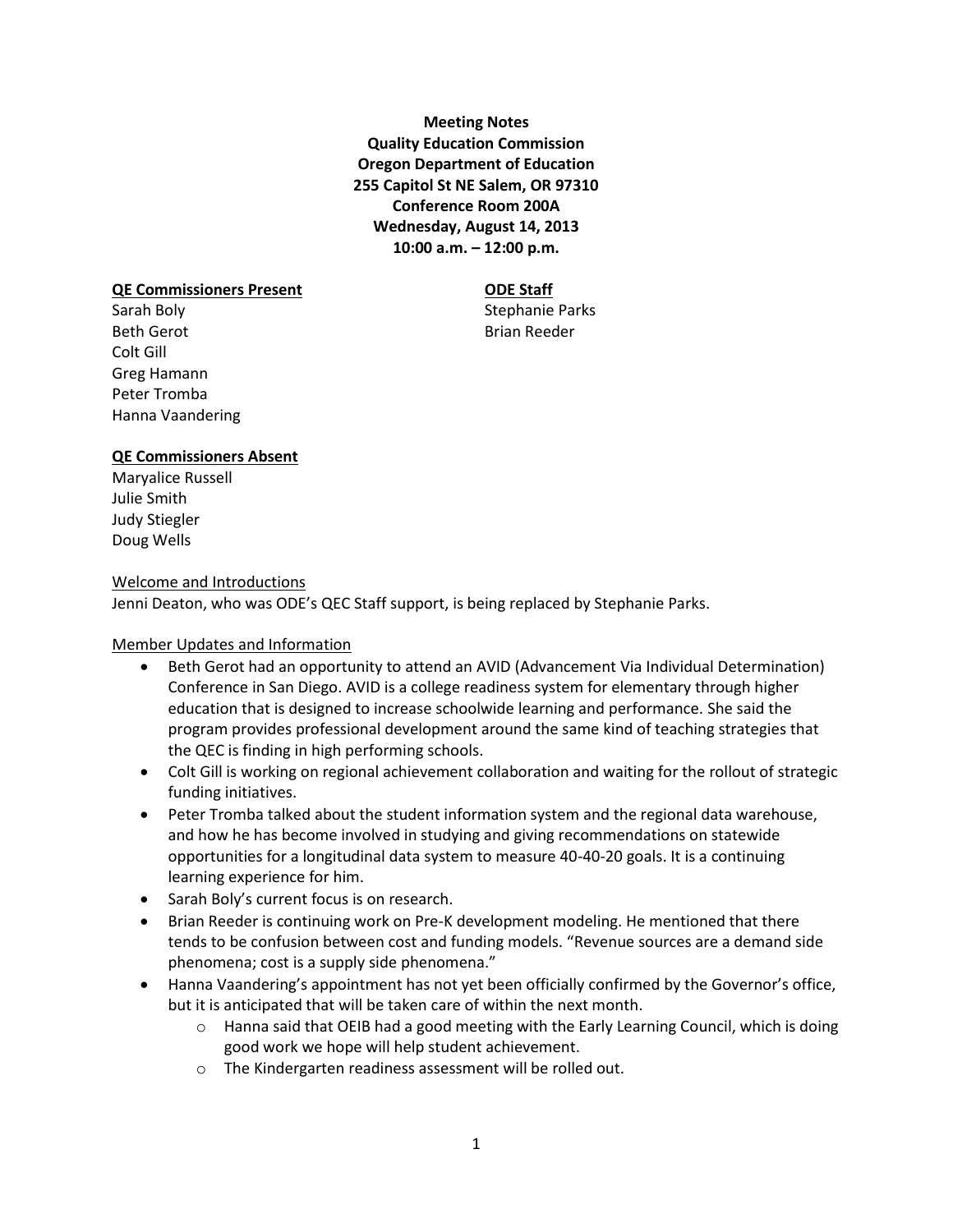- $\circ$  420 educators attended the OEA summer leadership academy, where common core and teacher evaluation were well attended.
- $\circ$  She is looking forward to working with the Department as common core standards are being rolled out.
- Greg Hamann is working on a regional compact and early learning hubs, and has been working on outcomes funding strategies for higher education. He is working with the Lumina foundation and other leaders across the country on what those models look like and how they would apply to us here in Oregon. They are trying to connect our state conversation to the national conversation.

## Best Practices Research Proposal Updates

Sarah Boly led the discussion on the Best Practices Research Proposal. This work currently reflects three stages:

- 1. Development of College Readiness Ranking Report and Selection of Matched Pairs
- 2. Administration of EPIC's CollegeReady Report and Selection of Matched Pairs
- 3. Implementation of Case Studies of 3-5 Matched Pair High Schools Performing Better Than Predicted.

Sarah gave an overview of the big picture, saying that the biggest change is realizing that the issue is far too complex for the report to be completed in the time allocated. If looked at from a "big picture standpoint," instead of one proposal that addresses high schools, postsecondary education and a feeder system, it would be broken into stages and phases. The first phase is looking at high schools and K-12; the second phase would be community colleges (a stage in which a lot of support work is happening for college and career readiness), and the third phase would address collaborations that exist among secondary and postsecondary, attempting to tie together loose ends and make transitions much stronger. A fourth stage could be added that would access early learning. This is cascading, progressive work, and would involve a multi-year approach and would be one the QEC would be developing a budget for. It would involve every QEC member; different teams would work on different areas.

- Phase One. The second page of the report (attached) outlines what Phase One is addressing. It involves the development of a college readiness ranking report and selection of matched pairs. There is also a progression analysis factoring in conditions we identify as being really important.
	- o A ranking report is used to select matched pairs. Schools are much more interested in talking to us about what they are doing rather than worrying about where they are in rank order.
	- $\circ$  Next steps would be to secure funding. Inventories run about \$5,000/school. We also need to be sensitive to the time variable in schools.
	- $\circ$  If this can be done, EPIC would meet with a QEC team to help address this. There are two windows of opportunity: before the end of October and again in January. If it isn't done by spring break, it won't be.
	- $\circ$  ECO Northwest has already developed college ranking and a whole matched pair regression analysis around predictions of what will happen. Brian will talk with John Tapogna further about this.
	- o Hanna spoke about the TELLs survey, which is a learning condition survey that provides data to help inform the public, legislature and governor the learning conditions in each school. A certain percentage of respondents is necessary in order to use the data. For this to be successful we will have to have a large coalition of partners including OEA,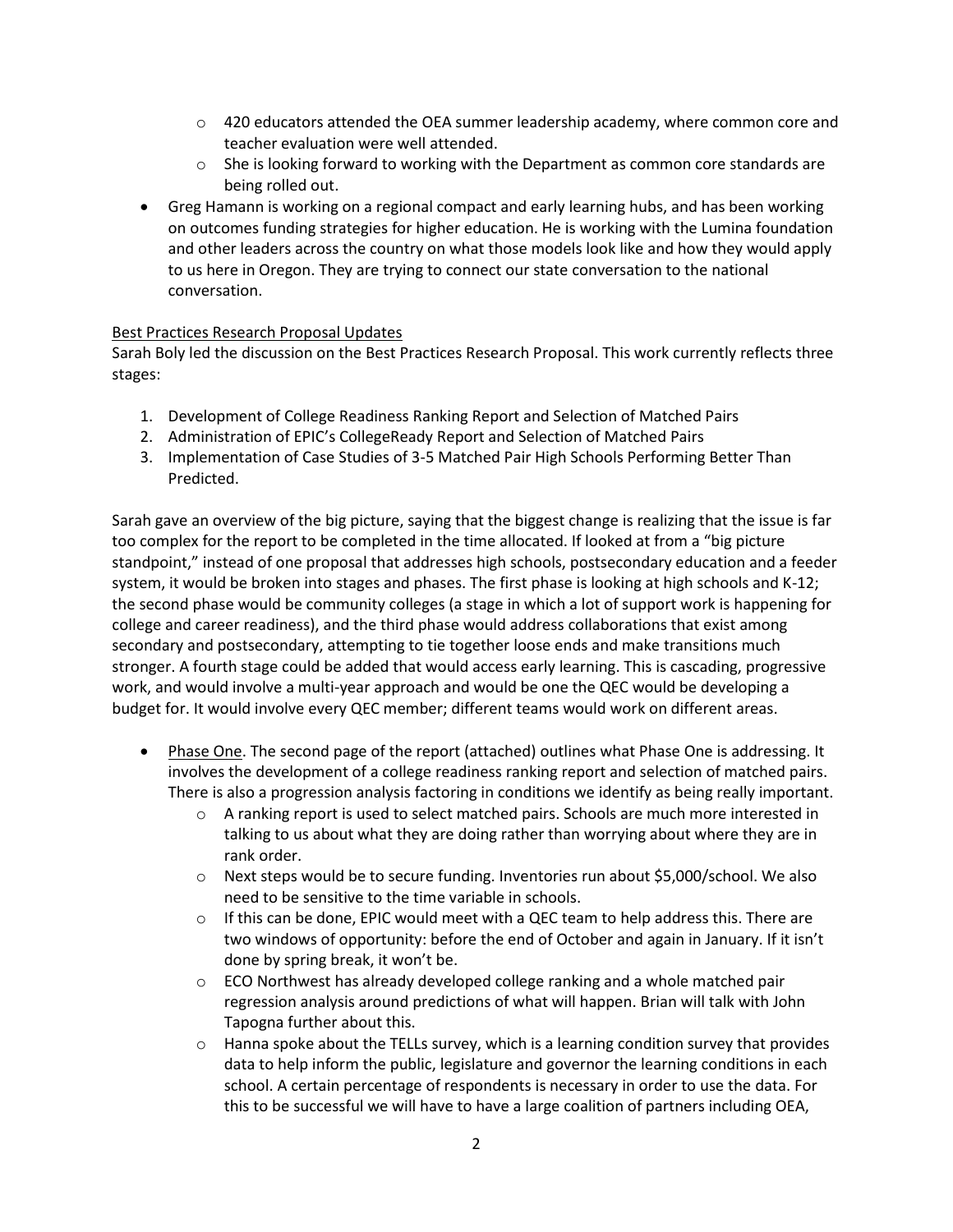COSA and OSBS. The EPIC inventory is narrowed to career and college-ready indicators. The TELLs surveys would be another piece of information. Peter commented that part of QEC's role is to be knowledgeable of these instruments and how they fit with our mission; this topic might be an appropriate agenda item for the QEC's next meeting. Hannah mentioned that whether this will be done statewide or piloted is under discussion. Sarah commented that this would foster empowerment for self improvement for schools.

- $\circ$  Peter clarified the stages and the timeline involved, saying that we can do this first phase and that it is setting the stage for successive research. We will have a better sense of what the cost will be and the time involved. A whole regression analysis process and case studies are important. Stage Two would be a general dollar figure. Stage Three: new OEIB researchers doing case studies. Brian mentioned that the legislature did not appropriate anything directly for QEC but ODE leadership is supportive of QEC's work. If we can get someone on research, the QEC can move ahead on Phase Two.
- $\circ$  As a commission, we can always read appropriate literature, do best practices reviews, and look outside Oregon.
- $\circ$  Brian commented that one of our goals is to statistically adjust for things that are outside the control of schools, and then evaluate what it is that schools are doing differently that impact results. If we learn something, we should incorporate that into the model so we can have a measure of effective collaboration.
- $\circ$  Greg asked if we learn anything in the regression model about what percentage of outcome we can account for. Brian responded that it is in the 30-40% range, which is significant. According to the Coleman Report from the 1960's, much is outside the school's control. As we have more student level data available, these estimates are more accurate and are increasingly significant in those models. We have more confidence in those pieces that are outside school control.
- o Hanna commented that poverty impacts our students more than anything.
- o Greg mentioned that we don't have good answers to that question for postsecondary. When we get to Phase Two, he would like to put together research to try to answer these questions. He suggested it would be a great foundational base for the work we do in Oregon.
- $\circ$  Peter suggested we include an agenda item for the next meeting that would orient new members on this report – how we pick who we associate with in terms of researchers, answer questions on matched pairs, etc., as it is easy to fall into assumptions. The report proposes a substantial change of course that new commission members might think we've always done.
- $\circ$  The research proposal was brought to a vote: Do we have a green light to pursue this? Beth: Pass; Colt: Aye; Sarah: Aye; Hanna: Aye; Greg: Aye Vote was affirmative for going forward with Phase One. Sarah said she will start working on literature, reviewing websites, etc. She will also develop a calendar. Brian Reeder will deal with the funding piece.
- Phase Two. Sarah Collins said they could easily have quantitative data for this; they are looking for strategies that are research based and that support college and career ready development. They are interested in extending the process throughout the K-12 system and beyond. They can get the quantitative data ready for the qualitative stage 3 implementation in case studies.
- Phase Three. There is a deeper role for QEC to play if desired. Data could be collected through focus groups. An RFP could be developed. Case studies would range from \$5,000 to \$50,000. ODE will be working with OEIB research folks also.